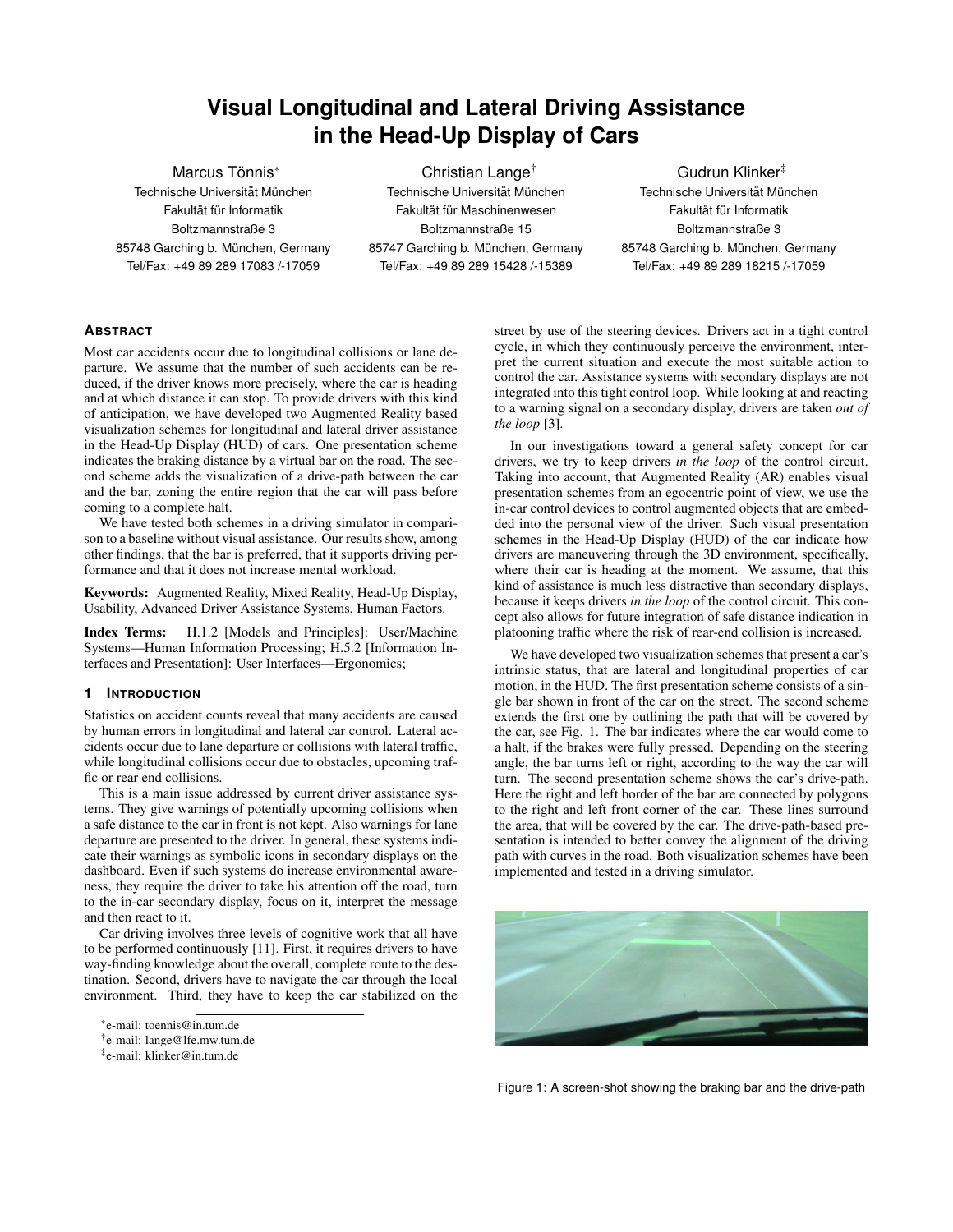## **2 RELATED WORK**

There are various warning systems for rear-end collisions and lateral way-control available and under research. But only few approaches explore visual in-the-loop assistance, that concurrently superimpose a vehicle's road performance. In non-automotive domains, diverse approaches for that kind of assistance exist.

Pathway predictors have been under research in several application areas, involving navigation on ships, cars and airplanes. Sullivan has investigated a pathway indicator for training surface transport of mid-sized vessels [10]. On-board a ship, steering is complicated, because it takes a long time for a ship to react perceptibly to steering changes. Here a path predictor on a secondary screen indicates where the ship will head in dependence to the current control stick adjustment. Usability tests with unexperienced as well as with experienced participants revealed that all participants were significantly better in pursuing the correct path when using the path predictor. The test furthermore showed that some test subjects focused on the secondary display, neglecting surrounding traffic.

In the automotive sector, the MobilEye system [9] alarms car drivers to critical environmental settings and misleading courses. It uses a small secondary screen to show a stylized car on a symbolic road. The right and the left lane boundary as well as the car icon can blink when a lane departure or an upcoming rear collision is predicted. Citroën distributes a lane departure warning system that notifies drivers via vibrations in the left or right side of the driver's seat when the car drifts to the left or right.

Efforts to improve situational awareness [7] with course support are under research by, for instance, NASA. Randall et al. have tested vision enhancement systems in the HUD of airplanes [2]. The experimental data has shown that significant improvements in situational awareness without concomitant increases in workload can be provided by the integration of synthetic and enhanced vision technologies. More specifically, pathway indications of a pilot's course have been investigated by Kramer et al. [8]. They have compared different visualization schemes regarding the shape and appearance of a virtual flight-tunnel and guidance metaphors. Results have indicated that the presence of a tunnel on a HUD has no effect on flight path performance but that it does have a significant effect on a pilot's situational awareness and mental workload. A visualization scheme showing a dynamic tunnel with a *follow-me* aircraft guidance symbol produced the lowest workload and provided the highest situational awareness among the tunnel concepts evaluated.

In the automotive sector, Assmann and Bubb [1, 4] have investigated a visual presentation scheme for longitudinal anticipation of the car's speed. They have built a HUD and incorporated a doubleended tubular lamp such that the windshield combines the area in front of the car and the lamp as an indicator for braking distance. The faster the car drove, the farther away and the smaller the lamp appeared. Studies indicated that test participants felt safer when driving with the HUD. Measurements stated an improvement in safety for about 15% and a prolongation of unsafe distances in platooning traffic for 30%.

#### **3 CONCEPTS**

Our concept is based on an integrated approach instead of requesting a driver to look onto a secondary display. It does not warn drivers about nearby critical situations, but it shows them where they are going. Drivers can stay in the loop of the control circuit and continuously perceive the actual state of the car. Our concept incorporates a predictor for the pathway, intended to improve driving performance directly and does not wait until a certain critical event, like a lane departure, has arisen. Drivers are no longer required to pull their attention away from the environmental settings to a secondary display. Rather, they can concentrate on surrounding traffic.

Our work uses flight-tunnel-presentations [12] for lateral guidance in conjunction with a braking bar [1, 4] as an indicator of longitudinal distances. This concept allows for later alterations, e.g., in platooning traffic.

The *braking bar assistance scheme* is a flat cube, 2*cm* high, shown with the same width as the own car (see Fig. 2). It is 50*cm* long such that the bar is visible, even when the car drives at high speed. Due to the thin layout, the bar does not occlude a large area in the field of view of the driver.

The bar is colored in bright green, known to be well suited to the presentation in HUDs – where dark colors are not visible. The color has good contrast to common gray scales on roads or unpaved brown country lanes.

The bar is rendered perspectively such that its size becomes smaller, when speed increases. Turning the steering wheel causes the bar to rotate and move left or right – according to the curved path the car will take at the current turning radius. The lateral placement of the bar is computed according to the driving model of a single track. The bar, in addition, rotates around the vertical axis, so that it shows the stopping line of the car's front at every point in time.



Figure 2: A screen-shot showing the braking bar

To support the estimation of curves and narrow road sections, we have explored the benefit of visualizing the area through which the car will drive on its current trajectory. The *drive-path* indicator extends the braking bar presentation scheme by two additional sets of polygons that connect the bar to the car. Each corner of the car's front side is connected to the corresponding corner of the bar. Each of the two polygons uses four vertices between the car and the bar to generate a rounded shape. Therefore the drive-path presentation scheme always indicates the area to be covered in the next seconds of driving. Figure 3 shows the bar and the drive-path in a light left curve where the car is left of the center of the own lane and started the curve, before the curve itself actually begins.

#### **4 EXPERIMENT**

The experiment has been conducted with 27 test participants. The mean age was 41.3 years with a standard deviation of 14.8. The participants' gender was equally distributed between male (14 participants) and female (13 participants). None of the participants had taken part in a study of similar context before. All participants had normal or corrected to normal vision and held a valid driver's license. The participants were paid 30 Euro for the two hour experiment.

#### **4.1 Physical Setup**

The stationary driving simulator consists of a BMW E30 convertible, equipped with a steering wheel, gas and braking pedal to con-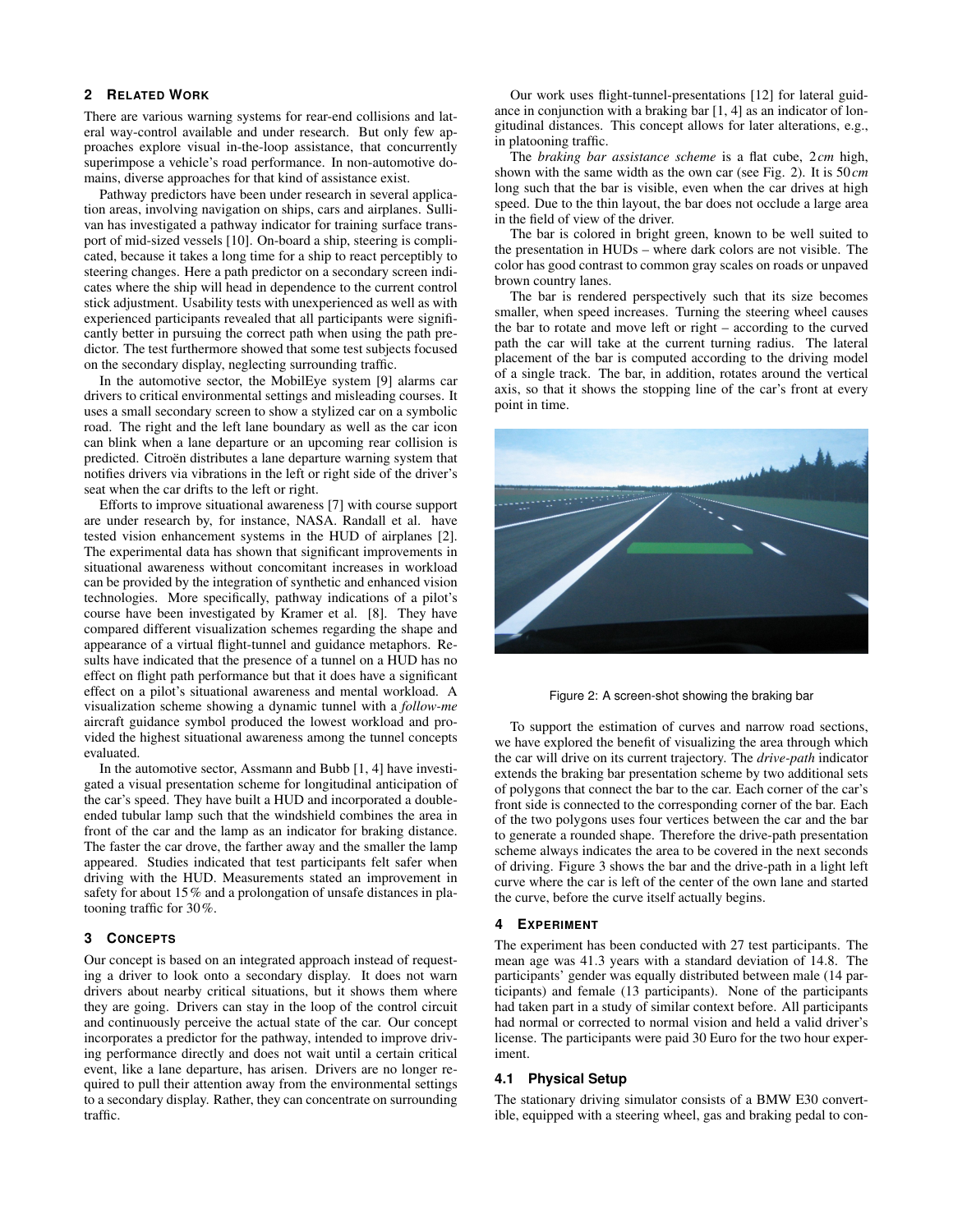

Figure 3: A screen-shot showing the braking bar and the drive-path in a light left curve. One can see the car actually is slightly too far to the left and starts the left curve too early

trol the motion path of the car during the simulation.

A rural landscape and simulated traffic scenes are shown on a planar projection wall at a focal distance of 3.5 meters in front of the car driver. The simulation projects the scenery from a fixed general driver's head position in the car and covers a 40-degree visual field of view.

The presentation concept uses a HUD with a focal plane lying congruent to the real street surface – a so called conformal HUD. ADAS systems as in the stated concept do not want the driver's eyes to refocus at different distances between the real world and augmented presentation schemes.Thus time needed to perceive the visually embedded assistance systems is reduced. Such a conformal HUD is easy to implement in a driving simulator: the software system just has to render the schemes onto the same projection wall. With this approach, no visual focus has to be obtained nor is any calibration of the vision system required. Humans of any body height will always see a view that is perfectly aligned with the driving simulator's scenery. Furthermore, head movements do not alter alignment.

#### **4.2 Experimental Design**

Upon arriving at the driving simulator, the participants had to fill out a demographic questionnaire. To familiarize themselves with the driving simulator, each participant drove for about 10 minutes, thereby experiencing the slightly different driving behavior of the simulated car.

For the experimental trials, the participants drove the same rural road course as in a practice trial. In three trials they either saw no further information (baseline) or one of the two presentation schemes in the same rural road course. The order of the two concepts and the baseline was counterbalanced between participants. After completing the three experimental tasks, the drivers were interviewed about their subjective opinions.

A within-subjects design was used, with all drivers using both presentation schemes and the baseline. The experiment was conducted in a single session.

The *independent variable* in the experiment was the *concept*. Three different modes, *no assistance*, *bar based scheme* and *bar and drive-path scheme* were compared to one another.

The *dependent variables* included driving performance and subjective measures. The *driving performance* measures were an indication of how well the driver could maintain proper speed (speed deviation and average speed difference) and lane position (lane deviation, lane departure time, time to line crossing).

### **5 RESULTS**

All data was collected at a frequency of 40*Hz* and analyzed. Significances were computed for all results. First, ANOVA was used to compute, whether the results were globally significant per measured variable. The significance level used in all following statistics (objective and subjective measurements) is  $\alpha = p = 0.05$ . Second, a pair-wise t-test comparison was computed to get the exact  $\alpha$  – values.

### **5.1 Objective Measurements**

## 5.1.1 Longitudinal Behavior

The experimental design required drivers to adhere to traffic rules. Regarding travel speed, not all measured values could be taken into account. We have discarded all speed measurements close to traffic signs which enforced a speed change, since such dynamic driving action was not comparable between drivers.

Based on the speed measurements that were selected for analysis, we computed the mean *difference between the driven and the allowed speed*. Results show that drivers drove faster with visual assistance than without it. In the baseline test drives, drivers were 5.06*km*/*h* (std.dev: 7.02) too fast on average. With the bar assistance, they were 6.65*km*/*h* (std.dev: 8.05) too fast. Participants drove 8.83*km*/*h* (std.dev: 7.91) faster than allowed when they used the drive-path presentation scheme. Specifically the speed difference between driving with no assistance and driving with the assistance of the drive-path is significant.

The *standard deviation of the driven speed* indicates, to what extent speed varied. Interestingly, a larger degree of visual assistance correlates with higher oscillations. The baseline shows a range of  $6.40 \, km/h$  (std.dev: 1.80), the bar assistance a range of  $6.64 \, km/h$ (std.dev: 2.14) and the drive-path scheme spans 7.36*km*/*h* (std.dev: 2.34). The drive-path scheme oscillates significantly more than both other schemes.

An analysis of the amount of time during which a real speeding violation (more than 10*km*/*h* over speed limit) occurred did not produce significant results.

#### 5.1.2 Lateral Behavior

For the analysis of lateral performance, we first calculated the *lane deviation*. The experiment recorded the offset to the perfect trajectory in the middle of the own lane. In all three test drives, participants tended to drive slightly left of the center of their own lane. This is consistent with results from other experiments. It assures the validity of the driving simulator environment.

Without any assistance, participants were about 0.51*m* (std.dev: 0.23) to the left of the central path. The bar assistance scheme helped people stay better in their own lane and minimized the offset down to 0.28*m* (std.dev: 0.23). The additional drive-path again shrunk the offset to  $0.15m$  (std.dev: 0.20) off from the ground truth. All compared pairs show significant differences.

Regarding speed oscillation, the *standard deviations of the lane deviation* show that only the drive-path scheme (mean: 0.66*m*, std.dev: 0.16) generates a significantly higher oscillation in comparison to the bar assistance scheme (mean: 0.63*m*, std.dev:0.18). Even though the test participants performed better when they stayed near the perfect trajectory, they generated more steering activity. The baseline had a mean value of 0.62*m* (std.dev: 0.17).

The lateral acceleration measurements were used to compute the Time to Line Crossing (TLC), an indicator for lane keeping behavior. All resulting mean values ranged between 11.20*s* and 11.56*s* and had no significant impact on their pair-wise comparison.

#### **5.2 Subjective Measurements**

The personal opinions were measured according to the German school grade system, ranging from 1 (best) to 6 (worst). Here again, the significance level used in all following statistics is  $\alpha = p = 0.05$ .